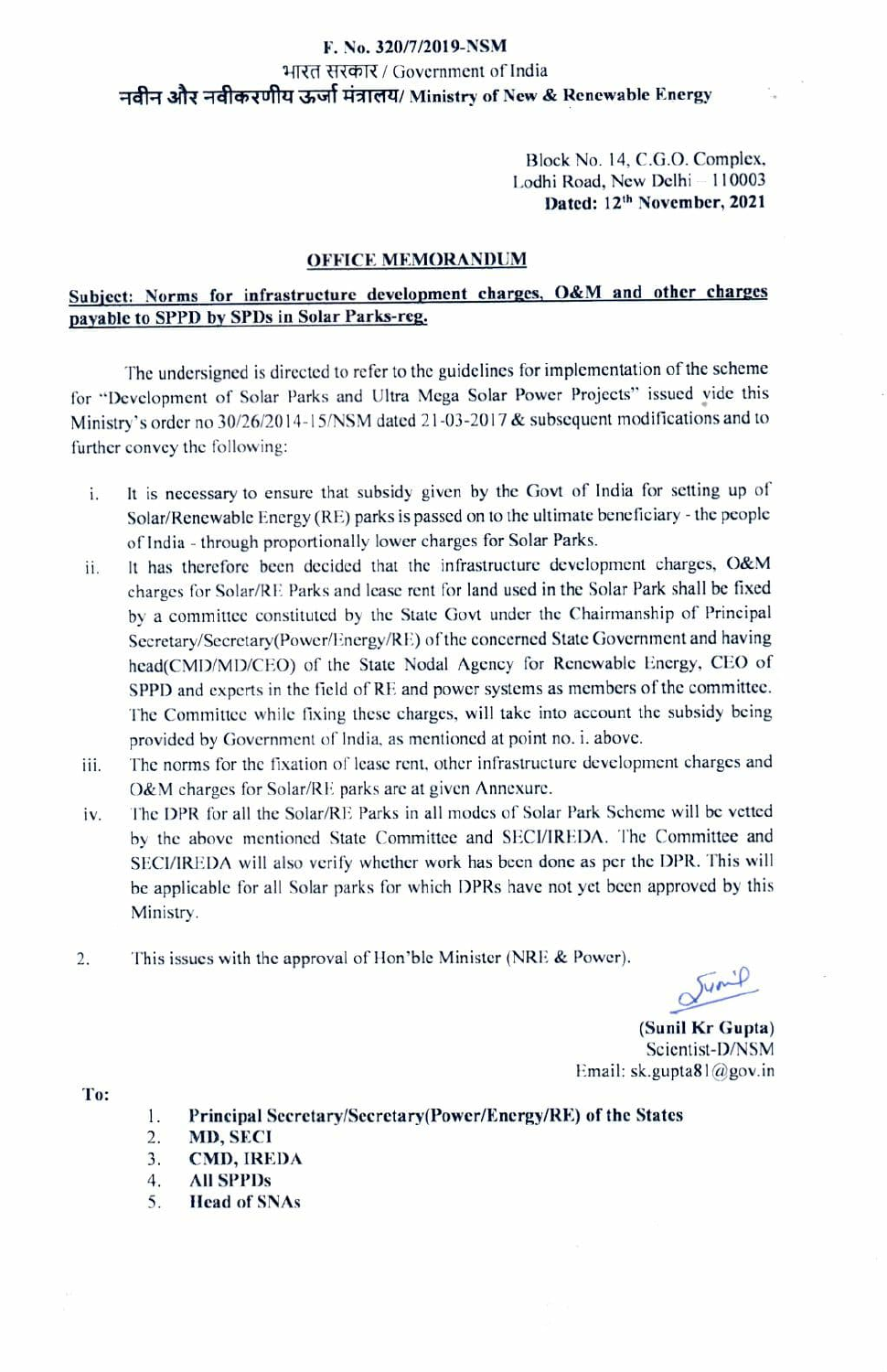í.

| Norms suggested for CAPEX charges |  |  |
|-----------------------------------|--|--|
|                                   |  |  |

| S.<br>No.   | <b>Item description</b>                                                                                                    | Benchmark that can be<br>followed                                                                                 | <b>Remarks</b>                                                                                                    |  |
|-------------|----------------------------------------------------------------------------------------------------------------------------|-------------------------------------------------------------------------------------------------------------------|-------------------------------------------------------------------------------------------------------------------|--|
| 1           | Internal Evacuation including<br>Bays, Substation,<br>Transformers, Transmission<br>Lines etc.                             | Schedule of rates of<br><b>STU/CTU</b>                                                                            |                                                                                                                   |  |
| $ 2\rangle$ | a) Roads<br>b) Water Infrastructure,<br>c) Buildings,<br>d) Other Civil Works<br>e) Fencing.<br>f) Street lighting         | as per Schedule of Rates<br>issued by<br>Public Works Department<br>(PWD) of<br>the concerned State<br>Government |                                                                                                                   |  |
| 3           | Incidental Expenses During<br>Construction (Pre-operative<br>Costs, IDC, Financing Costs,<br>Project Management Costs etc) | upto10.75% of CAPEX                                                                                               | (Reference:<br>POWERGRID,<br><b>APTRANSCO</b><br>Norms for Estimation<br>of Cost for<br>Transmission<br>elements) |  |
| 4           | Contingency                                                                                                                | Upto 3% of CAPEX                                                                                                  | Reference:<br>POWERGRID.<br><b>APTRANSCO</b><br>Norms for Estimation<br>of Cost for<br>Transmission<br>elements   |  |
| 5           | Grid Connectivity, LTOA<br>charges, ESIA charges                                                                           | as per rates notified by<br>concerned<br>agencies/STU/CTU                                                         |                                                                                                                   |  |
| 6           | Land Charges (one time or<br>lease), Registration, Land<br>Conversation,<br>Land/Crop<br>Compensation/ROW etc.             | as per rates<br>notified/Finalized by<br><b>State Government or its</b><br>agency                                 |                                                                                                                   |  |

 $\frac{\alpha^{\sqrt{v}-\rho}}{v}$ 

 $\mathcal{A}$ 

 $\hat{K}$